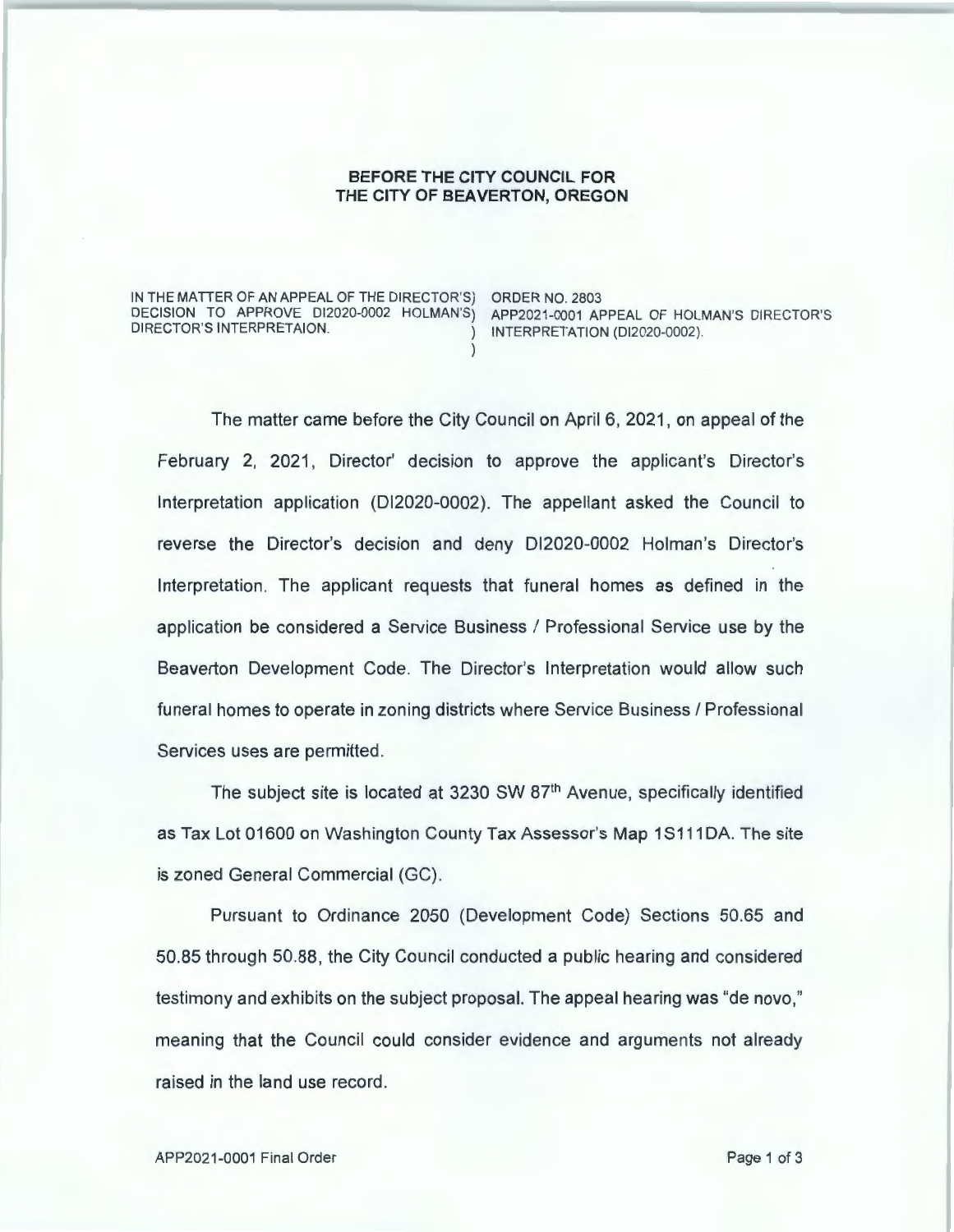The appeal made one assertion of error, which concerns the Director's decision on the Director's Interpretation Approval Criterion in BOC Section 40.25.15.1.C.3. This Approval Criteron was found by the Director to be met by the proposal. The appellant, in its written and oral testimony, asserted that the Director erred in concluding that interpretation is consistent with the City's Comprehensive Plan and other provisions within the Development Code . Specifically, the appellant contended that the proposal is not consistent with Comprehensive Plan Goal 3.7.4 Neighborhood Center: provide opportunities for small-scale commercial development that serves adjacent neighborhoods, as well as Development Code Section 10.20 regarding the definitions for mortuaries and crematoria .

After the close of the hearing, Council discussed the concerns raised by the appellant. While Council members agreed that the Beaverton Development Code is not clear regarding the treatment of funeral homes as defined in the Director's Interpretation, Council did not find that funeral homes are substantially similar to Service Business I Professional Services uses. Specifically, Council members disagreed that funeral homes should be categorized with a use as broadly defined and as widely allowed as Service Business I Professional Service uses because common definitions of funeral homes do include hosting gatherings such as funerals and memorial services and cremation of bodies .

The Council, after holding the public hearing and considering all oral and written testimony, reverses the Director's approval on appeal and denies 012020- 0001, Holman's Director's Interpretation. The Council adopts by reference the Agenda Bill (No. 21091) and exhibits of March 16, 2021; Staff Supplemental Memorandum dated April 5, 2021 , with associated exhibits; and testimony